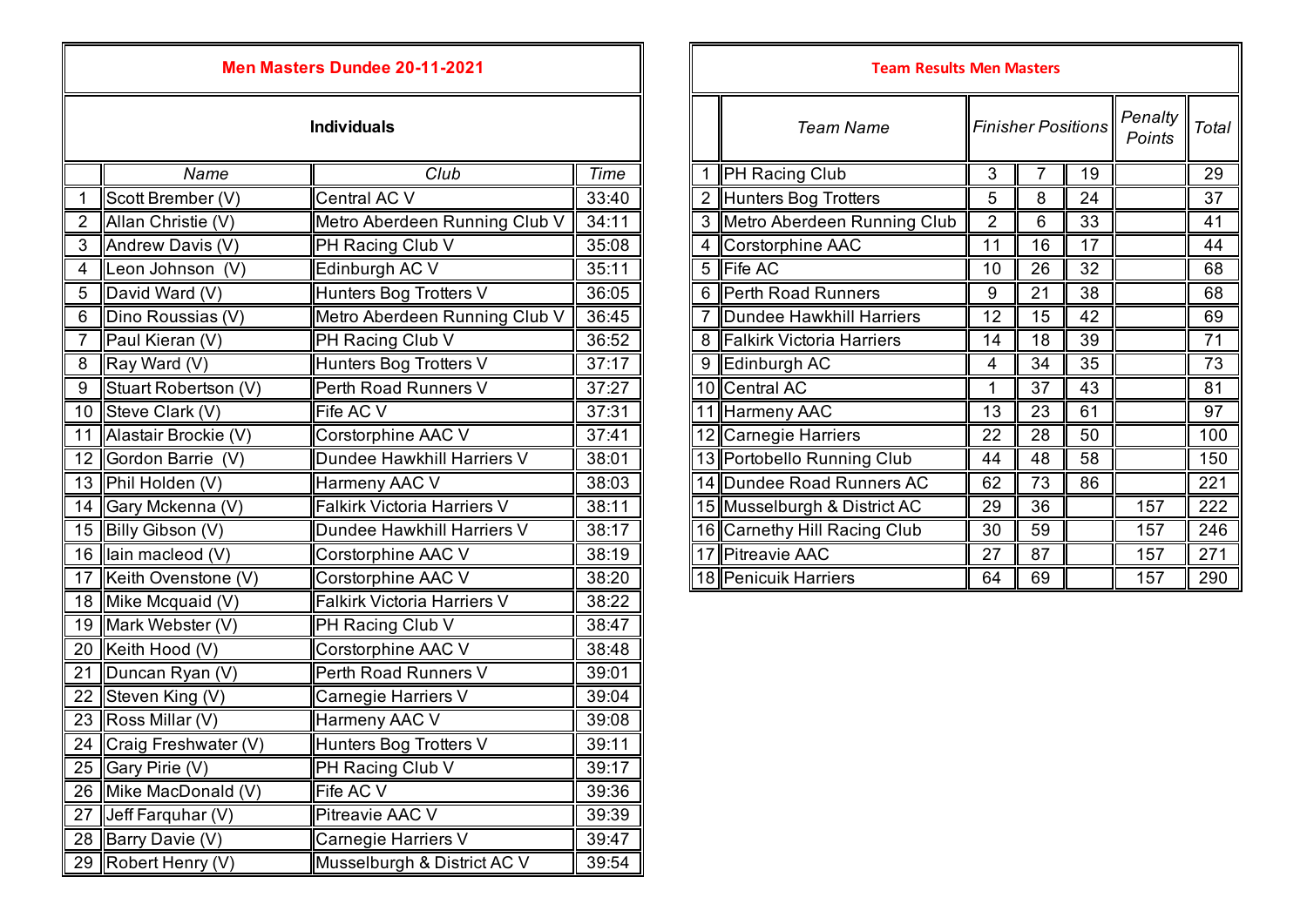|    | 30 Neil McLure (V)   | Carnethy Hill Racing Club V   | 39:56 |
|----|----------------------|-------------------------------|-------|
| 31 | Scott Love (V)       | PH Racing Club V              | 40:03 |
| 32 | Alex Jarrett (V)     | Fife AC V                     | 40:05 |
| 33 | Phil Mann (V)        | Metro Aberdeen Running Club V | 40:16 |
| 34 | Dave Cross (V)       | Edinburgh AC V                | 40:25 |
| 35 | Dave Clements (V)    | Edinburgh AC V                | 40:41 |
| 36 | Paul Slifer (V)      | Musselburgh & District AC V   | 40:45 |
| 37 | David Eckersley (V)  | Central AC V                  | 40:59 |
| 38 | Kenny Cairns (V)     | Perth Road Runners V          | 41:00 |
| 39 | Andy Ronald (V)      | Falkirk Victoria Harriers V   | 41:02 |
| 40 | Lewis Orr (V)        | Edinburgh AC V                | 41:48 |
| 41 | Paul Caban (V)       | Ferranti AAC V                | 41:50 |
| 42 | Ciaron Collins (V)   | Dundee Hawkhill Harriers V    | 41:53 |
| 43 | Donald Shaw (V)      | Central AC V                  | 41:56 |
| 44 | Alex Garvie (V)      | Portobello Running Club V     | 41:56 |
| 45 | Mark McLean (V)      | PH Racing Club V              | 42:00 |
| 46 | John Crookston (V)   | PH Racing Club V              | 42:02 |
| 47 | Gavin Phillips (V)   | Edinburgh AC V                | 42:07 |
| 48 | David Worrall (V)    | Portobello Running Club V     | 42:07 |
| 49 | Norry Passway (V)    | Dundee Hawkhill Harriers V    | 42:10 |
| 50 | Paul Woodland (V)    | Carnegie Harriers V           | 42:11 |
| 51 | David Eades (V)      | Lothian Running Club V        | 42:41 |
| 52 | Ilain Craven (V)     | Edinburgh AC V                | 42:50 |
| 53 | Neil Thomas (V)      | Hunters Bog Trotters V        | 42:53 |
| 54 | Alan Murray (V)      | Carnegie Harriers V           | 42:59 |
| 55 | Kenny Liddell (V)    | Dundee Hawkhill Harriers V    | 42:59 |
| 56 | Michael Connelly (V) | Corstorphine AAC V            | 43:02 |
| 57 | Neil Robertson (V)   | Falkirk Victoria Harriers V   | 43:04 |
| 58 | Ollie Pound (V)      | Portobello Running Club V     | 43:15 |
| 59 | Bruce Smith (V)      | Carnethy Hill Racing Club V   | 43:41 |
| 60 | Dave Morrison (V)    | Metro Aberdeen Running Club V | 44:00 |
| 61 | Paul Bellamy (V)     | Harmeny AAC V                 | 43:57 |
| 62 | Jim Morton (V)       | Dundee Road Runners AC V      | 43:57 |
| 63 | Dave Hart (V)        | Corstorphine AAC V            | 43:59 |
| 64 | Duncan Ball (V)      | Penicuik Harriers V           | 44:09 |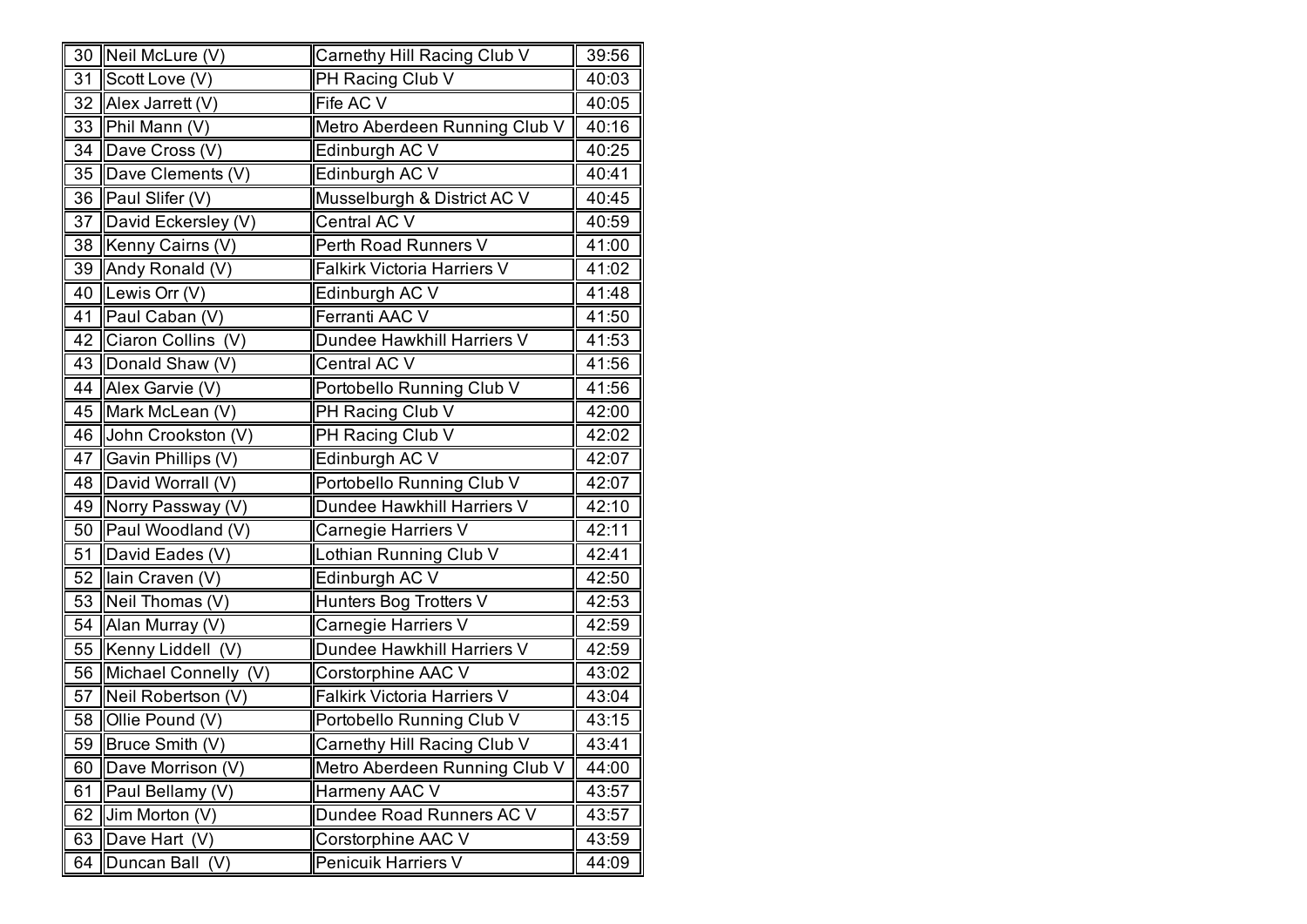|    | 65 Jeremy Tomlinson (V)   | Fife AC V                 | 44:14 |
|----|---------------------------|---------------------------|-------|
|    | 66 Mark Western (V)       | PH Racing Club V          | 44:14 |
| 67 | Adrian White (V)          | Harmeny AAC V             | 44:21 |
| 68 | Willie Jarvie (V)         | Portobello Running Club V | 44:25 |
| 69 | Raymond Richford (V)      | Penicuik Harriers V       | 44:34 |
| 70 | Simon Grieshaber (V)      | Perth Road Runners V      | 44:38 |
| 71 | Richard Ward (V)          | Perth Road Runners V      | 44:46 |
| 72 | Dave Morton (V)           | Fife AC V                 | 44:48 |
|    | 73   David Miller (V)     | Dundee Road Runners AC V  | 44:51 |
| 74 | Paul McBrien (V)          | Edinburgh AC V            | 45:05 |
| 75 | Chris Creegan (V)         | Edinburgh AC V            | 45:15 |
|    | 76 Hugh Buchanan (V)      | Central AC V              | 45:24 |
| 77 | George Lupton (V)         | Portobello Running Club V | 45:35 |
| 78 | Doug Gowan (V)            | Edinburgh AC V            | 45:36 |
| 79 | Andrew Ross (V)           | Harmeny AAC V             | 45:42 |
| 80 | Jon Denis (V)             | Harmeny AAC V             | 45:42 |
| 81 | Gordon Pryde (V)          | Lomond Hill Runners AAC V | 45:54 |
| 82 | lain Simpson (V)          | Lomond Hill Runners AAC V | 46:04 |
| 83 | Max Carcas (V)            | Edinburgh AC V            | 46:08 |
| 84 | Ilain Dunsmore (V)        | Central AC V              | 46:24 |
| 85 | Malcolm Hammond (V)       | PH Racing Club V          | 46:34 |
| 86 | Derek Arthur (V)          | Dundee Road Runners AC V  | 46:42 |
| 87 | Oscar Sanchez (V)         | Pitreavie AAC V           | 46:48 |
| 88 | Jan-Bert van den Berg (V) | Corstorphine AAC V        | 46:51 |
| 89 | Raymond Milne (V)         | Central AC V              | 47:17 |
| 90 | Keith Martin (V)          | Harmeny AAC V             | 47:47 |
| 91 | Brian Miller (V)          | Carnegie Harriers V       | 48:27 |
| 92 | John Mill (V)             | Dundee Road Runners AC V  | 48:30 |
| 93 | Patrick Fenn (V)          | Edinburgh AC V            | 48:32 |
|    | 94   Paul Reed $(V)$      | Dundee Road Runners AC V  | 48:55 |
| 95 | Grant Whytock (V)         | Dundee Road Runners AC V  | 48:59 |
| 96 | Derrick Brydon (V)        | Lasswade AAC V            | 49:20 |
| 97 | Mike Dales (V)            | Perth Road Runners V      | 50:19 |
| 98 | Eric Stevenson (V)        | Edinburgh AC V            | 50:31 |
| 99 | Allan Gall (V)            | Central AC V              | 51:04 |